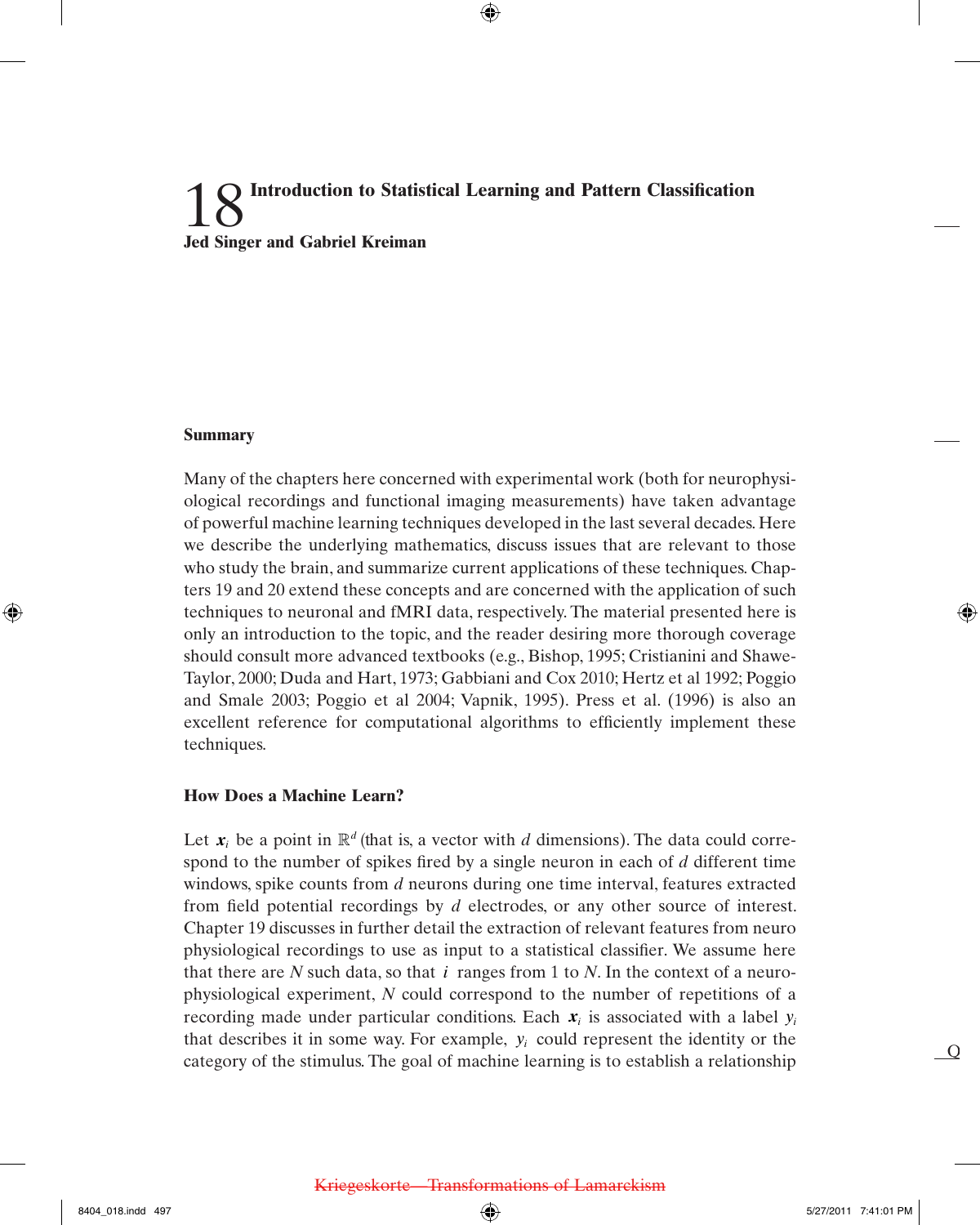between data and their labels; this relationship can then be used to predict the labels for new data (and can also tell us something about the properties of the data). The process by which such a relationship is discovered or approximated is called learning. Labels can be as simple as values that are either  $1$  or  $-1$ , in the case of a binary classifier, or they may be of higher dimension and/or continuous-valued (in the continuous case the machine learning task is referred to as regression).

 $\bigoplus$ 

When we know the labels associated with data, that is we know  $(x_i, y_i)$ , we can use this knowledge to guide the discovery of the relationship between *x* and *y*. This is called supervised learning. For example, if we have recorded spike counts over some window after presentation of a visual stimulus, we know both the data (spike counts) and the labels (the visual stimulus) for each trial. We could then relate the two using a supervised learning technique and use the discovered relationship to "read out" the stimulus in a new trial and to help explain the neural code for visual stimuli.

Sometimes, however, we do not know the labels. Say we have only a log of scalp electroencephalographic (EEG) signals recorded through a night's sleep—we have the data, but we do not know any labels to which to relate them. There are unsupervised learning techniques that will operate upon a collection of unlabeled data and attempt to find structure within it. It is then up to the investigator to assign meaning to this structure.

It is not always clear what the data, the collection of  $x_i$  values, should be. Different experimental techniques, from single-unit recordings to fMRI, yield data at different temporal and spatial scales and resolutions, often of very high dimensionality. The choice of how to process these data and which features to use can have a dramatic impact on the outcome or even the feasibility (see the "Curse of Dimensionality" section) of a learning algorithm. These decisions, and techniques to aid in making them, are discussed in chapter 19. It is important to note that, because the choice of features can have a profound impact on the results of the learning algorithm, those results must be understood in context. High classification performance indicates that the chosen features carry information about the labels assigned to their values. Low classification performance, however, indicates only that the learning technique used was unable to discover a relationship between the chosen features and the labels. Different features may yield higher performance, as may a different learning algorithm. It is dangerous to compare high and low performance computed using different features and labels and conclude that more information about the labels is present in the data from the first set of features than from the second.

The nature of the labels, the  $y_i$  values, is generally well specified in the case of supervised learning. These are the observed or experimentally controlled variables that are to be related to the physiological data. There is some freedom to choose

⊕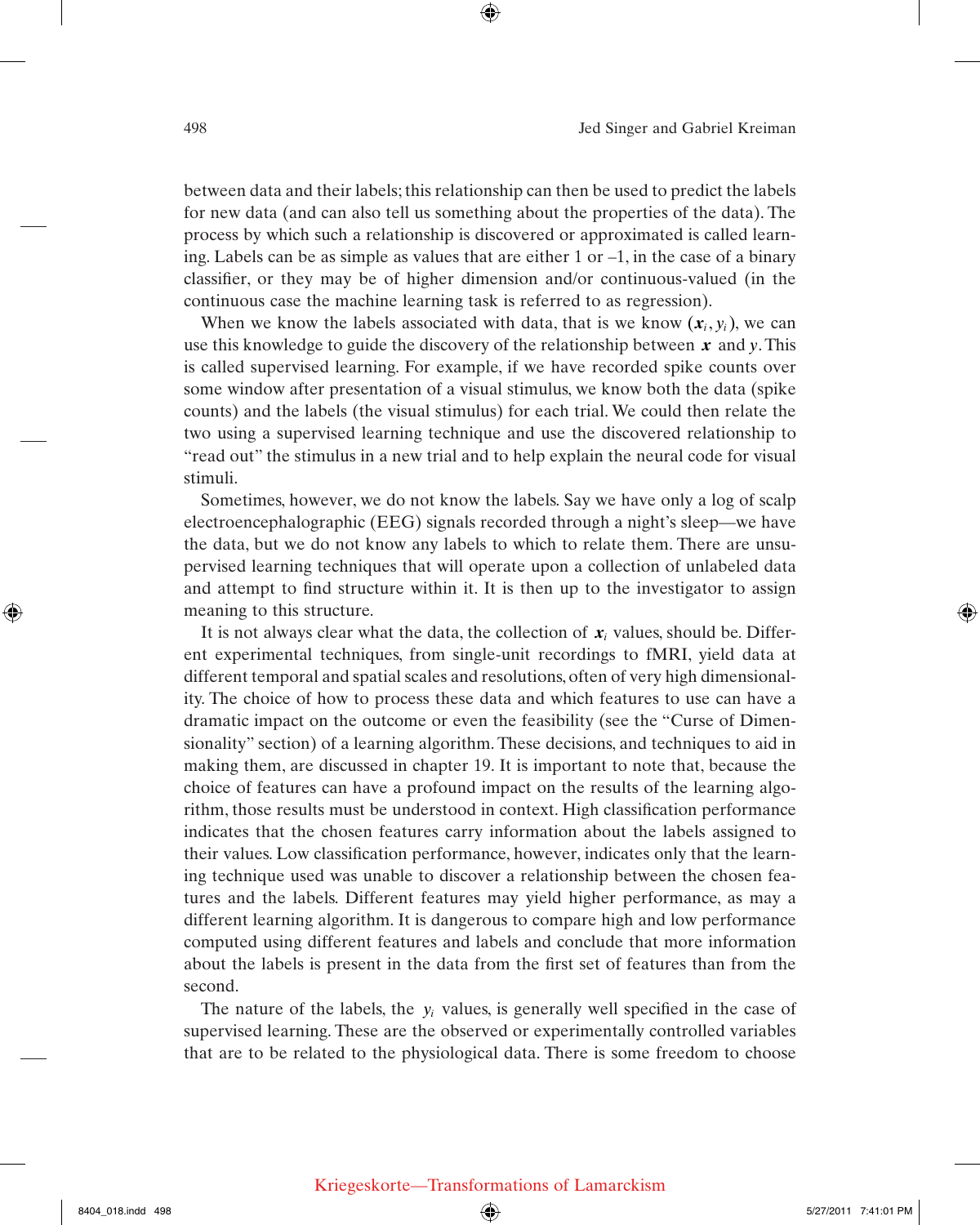the details of representation; this goes hand in hand with choosing a learning algorithm and often reflects what one is trying to learn about the data. For example, real-valued labels are necessary for regression, in which one directly relates variation in neural data to variation on some observed or controlled axis. Categorical data lend themselves to a classification algorithm, in which the neural data are segregated into labeled compartments. Continuous values can be compartmentalized, if one wishes to use a classification algorithm—for example, into "low," "medium," and "high" values.

 $\bigoplus$ 

The use of machine-learning approaches is certainly not restricted to neuro science applications. These types of algorithms have emerged from applied mathematics and computer science investigations and find extensive applications in a variety of domains from weather prediction to computer vision, financial predictions, and many more.

## **The "Curse of Dimensionality," Dimensionality Reduction, and Unsupervised Learning**

#### **Sampling in High-Dimensional Spaces**

The machine learning techniques we discuss in this chapter use finite datasets to estimate properties about underlying, unknown distributions. To be able to do this successfully, however, requires that the available data sample the space in which they reside sufficiently densely. As the dimensionality of a space increases linearly, the number of points required to sample it at a given density increases exponentially. For example, a linear interval divided into two segments can be sampled at a density of one point per segment using only two points. A square with each dimension likewise divided requires four points, a cube eight, and so on. As the number of dimensions grows above a few, the number of points required for even this minimal coverage of the space quickly grows intractable. For this reason, choosing a representation for the data that minimizes its dimensionality while still preserving as much information as possible can dramatically improve the performance of machine learning techniques (which are themselves a form of dimensionality reduction).

## **Dimensionality Reduction**

An important part of dimensionality reduction may come from knowledge about the problem at hand. For example, in the case of neurophysiological recordings, we generally have some a priori intuition about what the important aspects of the data "should" be, and we can take advantage of this knowledge. While the dimensionality of the space occupied by the data may be very high, we can often reduce it dramatically using heuristics. For example, rather than using the extracellular voltage

⊕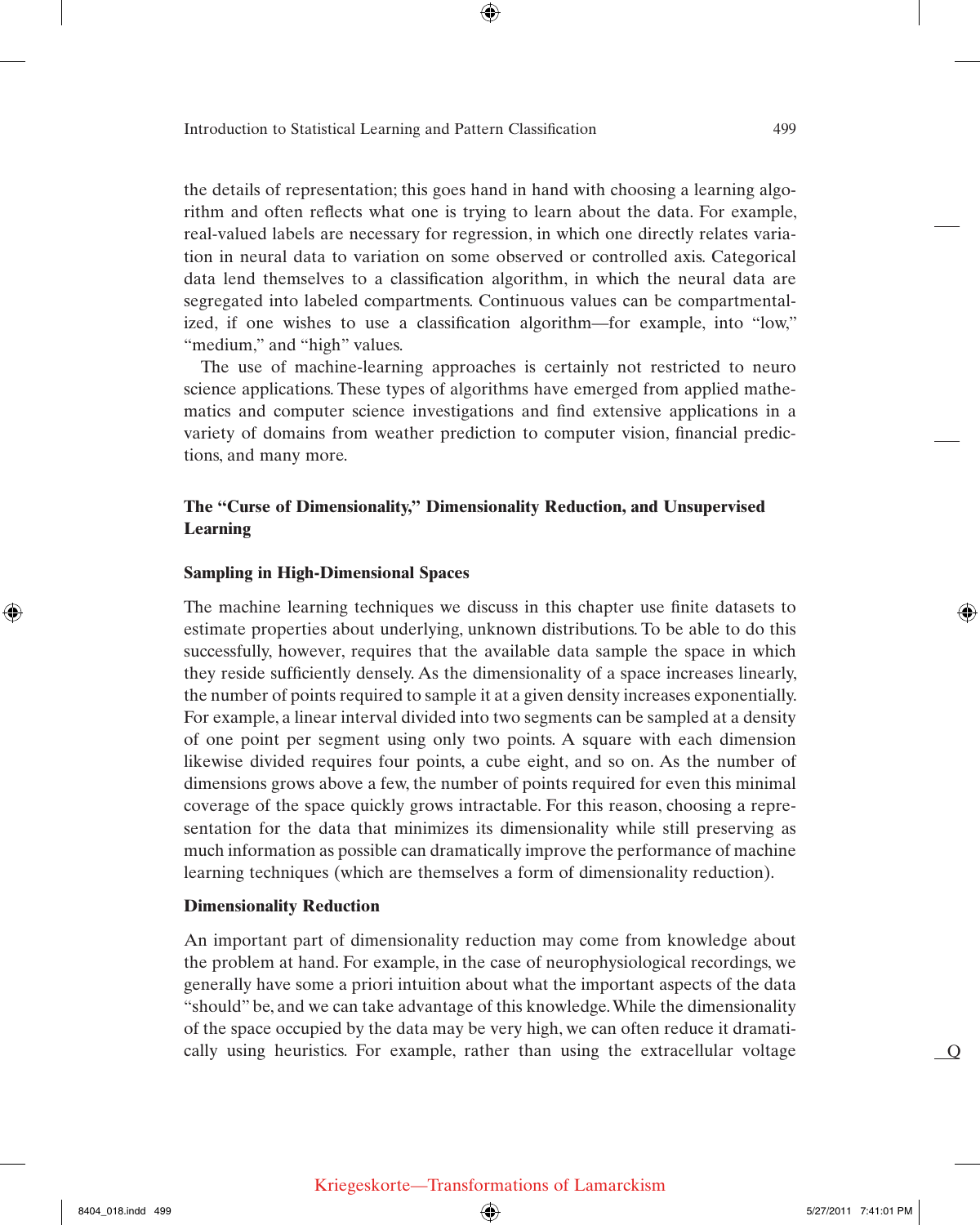recorded at 30 kHz resolution, most investigators high-pass filter and threshold the signal to end up with a binary representation of action potentials, sampled at a resolution of perhaps 1 kHz. In many cases, investigators further reduce the dimensionality of the input by counting spikes in bins of a certain size. Care should always be taken in using such heuristics given that important aspects of the data may be discarded. In chapter 2, Nirenberg further discusses the relationship between spike counts and spike times. In chapter 21, Panzeri and Ince describe a systematic approach to study neural codes. Further discussion about feature extraction and formatting neuronal data are presented in chapter 19.

 $\textcircled{\scriptsize{+}}$ 

Several mathematical techniques are available for dimensionality reduction (Bishop, 1995; Gabbiani and Cox 2010). One widely used technique is Principal Component Analysis (PCA). PCA is an automated procedure that can be used to find the dimensions that account for most of the variance in the data. This is an unsupervised technique in that it only uses the  $x_i$  values and not the labels. Essentially, PCA rotates the axes of the space in which the data are represented so that the first dimension (the first "principal component") explains as much of the variance in the data as possible. The second principal component, orthogonal to the first, explains as much of the residual variance as possible. The third points in the direction of greatest variance orthogonal to the first two, and so forth. The original data can be rewritten in terms of these orthonormal vectors  $u_i$  as:

$$
\mathbf{x} = \sum_{j=1}^{d} c_j \mathbf{u}_j \tag{18.1}
$$

To map the data into a lower dimension  $m (m < d)$  that accounts for most of the variance, we need to minimize the sum-of-squares error given by

$$
E_m = \frac{1}{2} \sum_{j=m+1}^{d} \sum_{i=1}^{N} \left[ \boldsymbol{u}_j^T \left( \boldsymbol{x}_i - \overline{\boldsymbol{x}} \right) \right]^2 = \frac{1}{2} \sum_{j=m+1}^{d} \boldsymbol{u}_j^T \boldsymbol{\Gamma} \boldsymbol{u}_j
$$
(18.2)

where the supraindex "T" indicates a transposed vector,  $\bar{x}$  is the mean vector

$$
\left(\overline{\boldsymbol{x}}=\frac{1}{N}\sum_{i=1}^N\boldsymbol{x}_i\right),\
$$

and  $\Gamma$  is the sample covariance matrix

$$
\left(\Gamma=1/N\sum_{i=1}^N(\mathbf{x}_i-\overline{\mathbf{x}})(\mathbf{x}_i-\overline{\mathbf{x}})^T\right).
$$

By minimizing  $E_m$  with respect to the choice of the basis vectors  $u_i$ , it can be shown that  $\Gamma u_i = \lambda_i u_i$ .

That is, the  $u_i$  are the eigenvectors and the  $\lambda_i$  are the eigenvalues of the sample covariance matrix  $\Gamma$ . The eigenvalue associated with each component tells how

⊕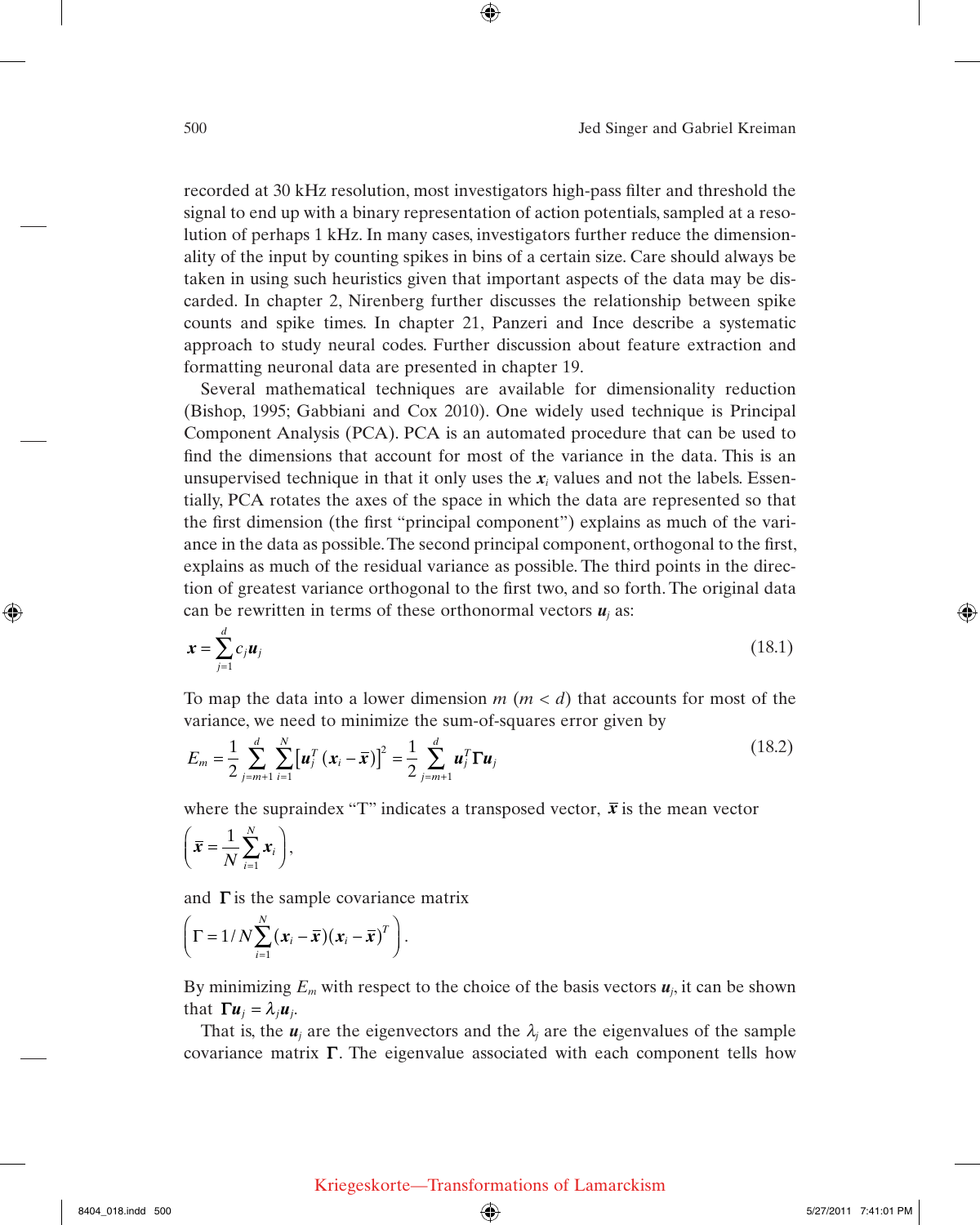much of the variance is explained by that component. Often, the bulk of the variance is explained by the first few components. This also often (but not always; see figure 18.1) means that the bulk of the "interesting*"* variance is well explained by the first few components. By taking **W**, the  $m \times d$  matrix formed by the first m eigenvectors, we can re-encode data points *xi* (of dimension *d*) into an *m*-dimensional subspace as  $z_i = \mathbf{W} x_i$ . To the extent that this subspace encompasses the variance in the data that we actually care about, using PCA for dimensionality reduction can be a useful preprocessing step for later analyses (see also the discussion about feature extraction in chapter 19).

When the interesting variations do not correspond with the directions of maximum variance in the data, PCA can break down (e.g., figure 18.1B). In this case, independent component analysis (ICA) can be useful (Hyvarinen and Oja, 2000). ICA uses one of several techniques to attempt to extract maximally independent components of the data. One application is analyzing EEG data, in which the signal recorded at an electrode is often a combination of signals from many sources: neural, muscular, and external. ICA can often separate these independent sources, allowing the experimenter to then consider only that aspect of the signal corresponding to sources of interest (Jung et al., 2001).

There are many other techniques beyond PCA and ICA for dimensionality reduction. For further details, the reader can consult textbooks such as Bishop (1995) and Duda and Hart (1973).



#### **Figure 18.1**

(A) Most of the variation in this two-dimensional dataset can be captured by the value along the long axis, the first principal component. A complete (zero-error) description of each data point is achieved by considering the values along the first principal component and its orthogonal axis, the second principal component. (B) In contrast, in this example dataset, the points are distributed such that the principal components (solid lines) are not the most natural way to describe them. Independent component analysis reveals non-orthogonal axes (dashed lines) that better match the shape of the distribution, possibly allowing two different sources of variance to be considered independently.

⊕

Q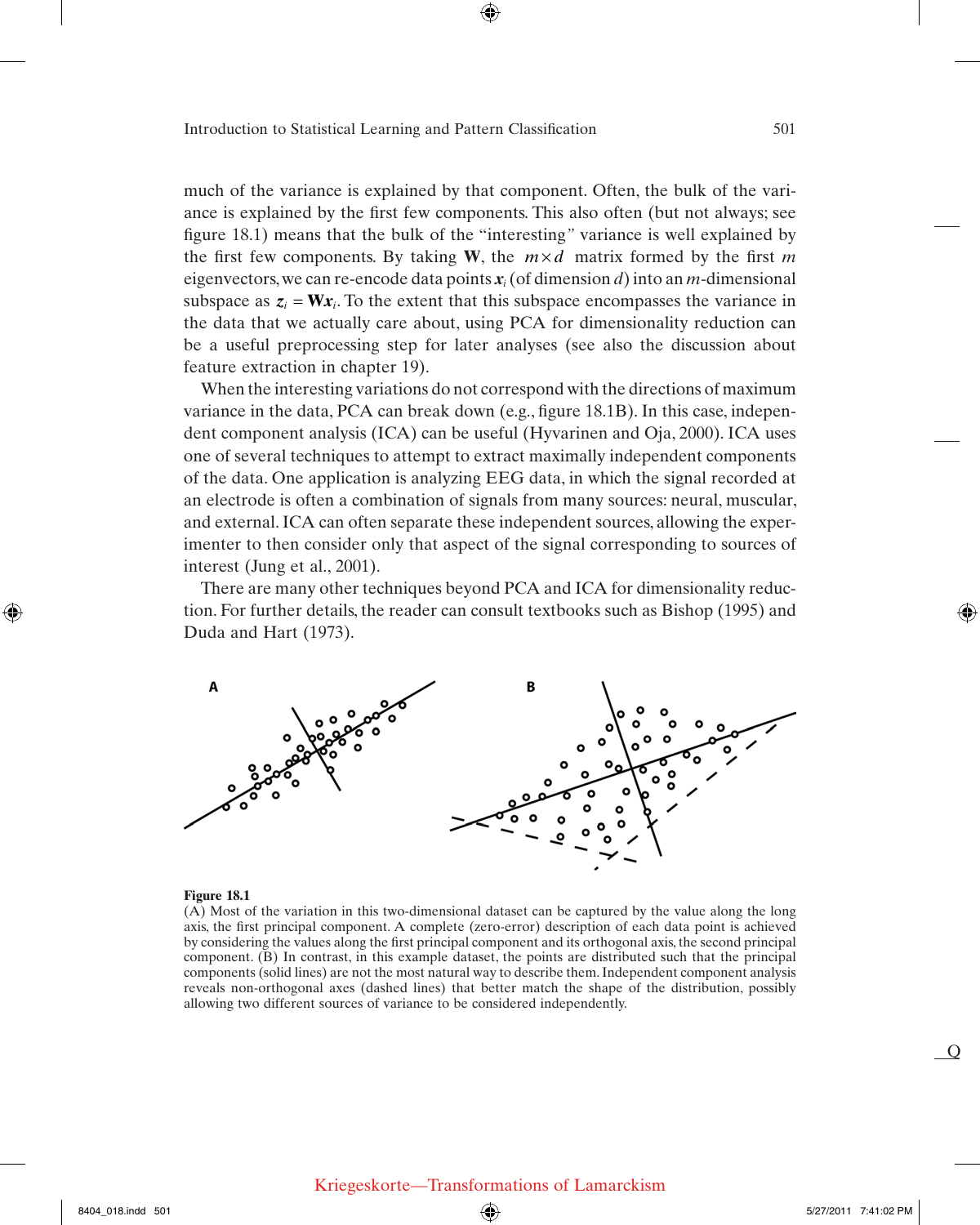## **Unsupervised Learning**

PCA and ICA are unsupervised techniques: they ignore any labels (*yi*) associated with the data. Sometimes, it can be of interest to look for patterns or structure or more concise representations of the data. In some cases, we do not know how the labels map onto the data; in other cases, we may not even know what the labels are. Once discovered, this underlying structure can lead to class labels or other interpretations depending on the source of the data. For example, unsupervised techniques are used in algorithms to perform spike sorting (Lewicki, 1998): we might look at a large group of spike waveforms and discover that there appear to be three distinct shapes, each presumably coming from different individual units. These sorts of problems are addressed by unsupervised learning techniques.

 $\bigoplus$ 

Clustering algorithms take as input the set of data and attempt to partition it so that similar points occupy the same partitions and dissimilar points occupy different partitions. One common clustering technique, *k*-means clustering, fixes the number of clusters as *k* and then follows an iterative approach to determine cluster locations. Clusters are defined by their means,  $\mu_c$  ( $c = 1,...,k$ ). Each point in the dataset,  $x_i$ , is assigned to the cluster whose mean is closest; that is, the class  $c$  is given by arg min  $\|\mathbf{x}_i - \boldsymbol{\mu}_c\|$ . The means are randomly initialized, and each point is then assigned *c*

to its cluster (note that clusters are disjoint). After assigning all points, the means (and therefore the clusters) are re-computed, and this process iterates until there is no further change in the cluster allocations (Bishop, 1995; Hertz et al., 1992; Vapnik, 1995).

A typical challenge in using *k*-means clustering is deciding the value of *k* itself. Sometimes, it is clear what *k* should be—e.g., we know there are four clusters and we wish to figure out to which cluster each data point belongs. In other cases, the choice of *k* is less clear. One solution is to perform *k*-means clustering for several

different values of k. The within-class dissimilarity,  $D_k = \sum_i \sum_i ||\mathbf{x}_i - \mathbf{x}_j||$ *i j <sup>c</sup> i j c*  $=\sum_{i=1}^k\sum_{i=1}^k||x_i \sum_{c=1}\sum_{\substack{i,j\in\{c\}\i>j}}\left\|\boldsymbol{x}_{i}-\boldsymbol{x}_{j}\right\|^{2}$ , gives a

measure of how dissimilar the data are within each cluster (the first sum runs over all the clusters and the second sum runs over all the pairs of points within each cluster). Minimizing  $D_k$  is accomplished trivially by setting  $k$  to the number of data points; however, one can often find a value  $k^*$  such that  $D_{k^*-1} - D_{k^*}$  is large but  $D_{\mu^*} - D_{\mu^*+1}$  is small (for some values of "large" and "small" determined by the experimenter). The choice of *k* is an example of the more general problem of comparing models with different numbers of parameters and model selection. Several model comparison criteria can be used to compare different clustering outputs containing different numbers of parameters. Examples of these include the AIC and

⊕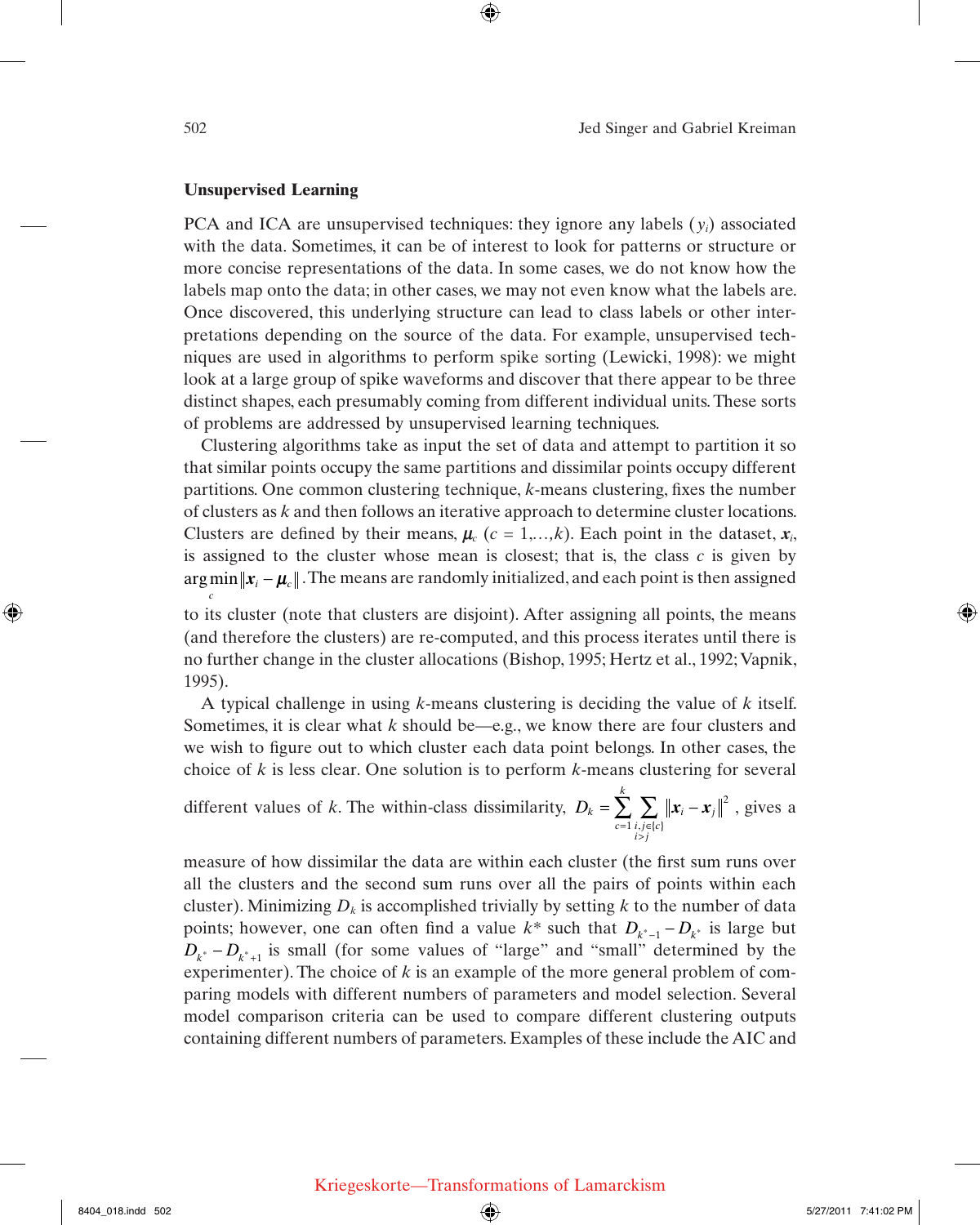BIC criteria, which typically include a complexity term to penalize for the increased number of parameters in the model (Bishop, 1995; Akaike, 1974).

 $\bigoplus$ 

Several variations of the *k*-means clustering algorithm exist. The iterative technique of *k*-means clustering is not restricted to Euclidean distances as just described. In principle, any distance function for estimating the similarity to the cluster means  $\mu_c$  can be used. One may wish to set a maximum value for *D*, use  $L_1$  norms, discount some percentage of outliers when calculating  $D_k$ , restrict  $\mu_c$  to choosing only points that are actual data points (often called prototypes), or any number of other techniques to increase the robustness of the procedure. *K*-means clustering suffers from the assumption that all clusters are convex. For some datasets (see figure 18.2A) this is not realistic.

One simple technique, which can not only often separate nonconvex clusters but also discover nested cluster structures, is agglomerative hierarchical clustering (figure 18.2B). Each data point initially belongs to its own cluster. At each successive step, the two closest clusters are joined to form a new cluster. Given *N* data points, after *k* such steps there are *N–k* clusters. One can get a sense of how similar two



#### **Figure 18.2**

(A) Some data sets, despite having an obvious cluster structure, are not conducive to k-means clustering. (B) Agglomerative hierarchical clustering can reveal the structure of clusters and subclusters.

 $\bigoplus$ 

8404\_018.indd 503 5/27/2011 7:41:02 PM 56/27/2011 7:41:02 PM 56/27/2011 7:41:02 PM

 $\overline{\mathsf{Q}}$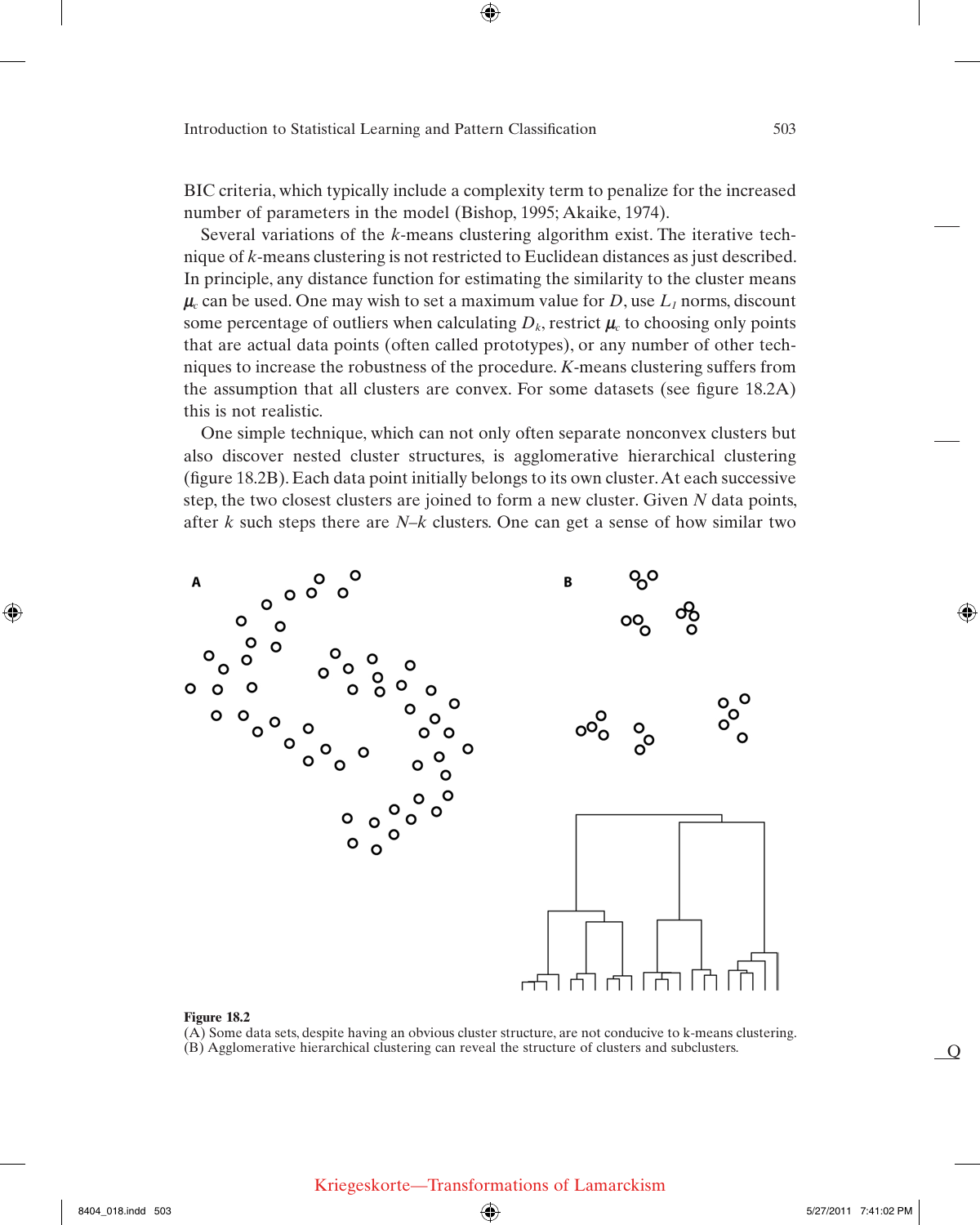points are by looking at when they were joined together into a cluster. The meaning of "closest clusters" is open to interpretation, but common choices include finding the pair of clusters with the shortest distance between any two points, the smallest average distance between points in each cluster, or the smallest distance between the farthest points in the two clusters. This straightforward and deterministic procedure can be useful for getting an overview of the structure of the data.

 $\textcircled{\scriptsize{+}}$ 

Several more advanced clustering methods have been successfully applied to neuroscience problems. These include superparamagnetic clustering (in which the labels of points are probabilistically transmitted to nearby points, in a process inspired by the distribution of magnetic states at different temperatures) (Quian Quiroga et al., 2004), spectral clustering (in which distances between the data are used to create a weighted graph, and points are clustered based on the probability of a random walker transitioning between them), self-organizing Kohonen maps, and Gaussian mixture models, among others (Duda and Hart, 1973; Bishop, 1995; Hertz et al., 1992).

#### **Supervised Learning**

Many of the chapters in this book use supervised learning algorithms to decode the activity of populations of neurons (e.g., chapters 7 and 10). Here we provide an overview of several important supervised learning algorithms. In a typical situation, we have a dataset  $\mathbf{X} = \{x_i\}$  (*i*=1,…,N and  $x_i \in \mathbb{R}^d$ ) and labels  $y_i \in \{-1,1\}$  —a binary classification scenario. We wish to divide the  $x_i$  so that, as much as possible, they are separated according to their labels. Once this is done, the labels of new data can be "decoded" by where they lie in this space. For some datasets, it is possible to describe all or most of the "interesting" variation with one dimension. This may be the case when the data themselves are one-dimensional; more interesting are the cases in which the data are multidimensional, but some one-dimensional function of the data captures most of the "relevant" variation (as understood in the context of the classification task). As emphasized in chapter 19, supervised learning involves separating the data into two disjoint sets: a *training set* and a *test set*. How the data are divided into these two sets often depends on the questions under study (see more information in chapter 19). The training set is used to estimate the classification function (e.g., to compute *w* in the Linear Discriminant Analysis that follows). The test set is used to evaluate the performance of the classifier.

#### **Linear Discriminant Analysis**

The basic idea behind Linear Discriminant Analysis is to project the data onto a line in such a way that the projected data are well separated on that line. The trick is to find the best such line for a given definition of the classification error (see

⊕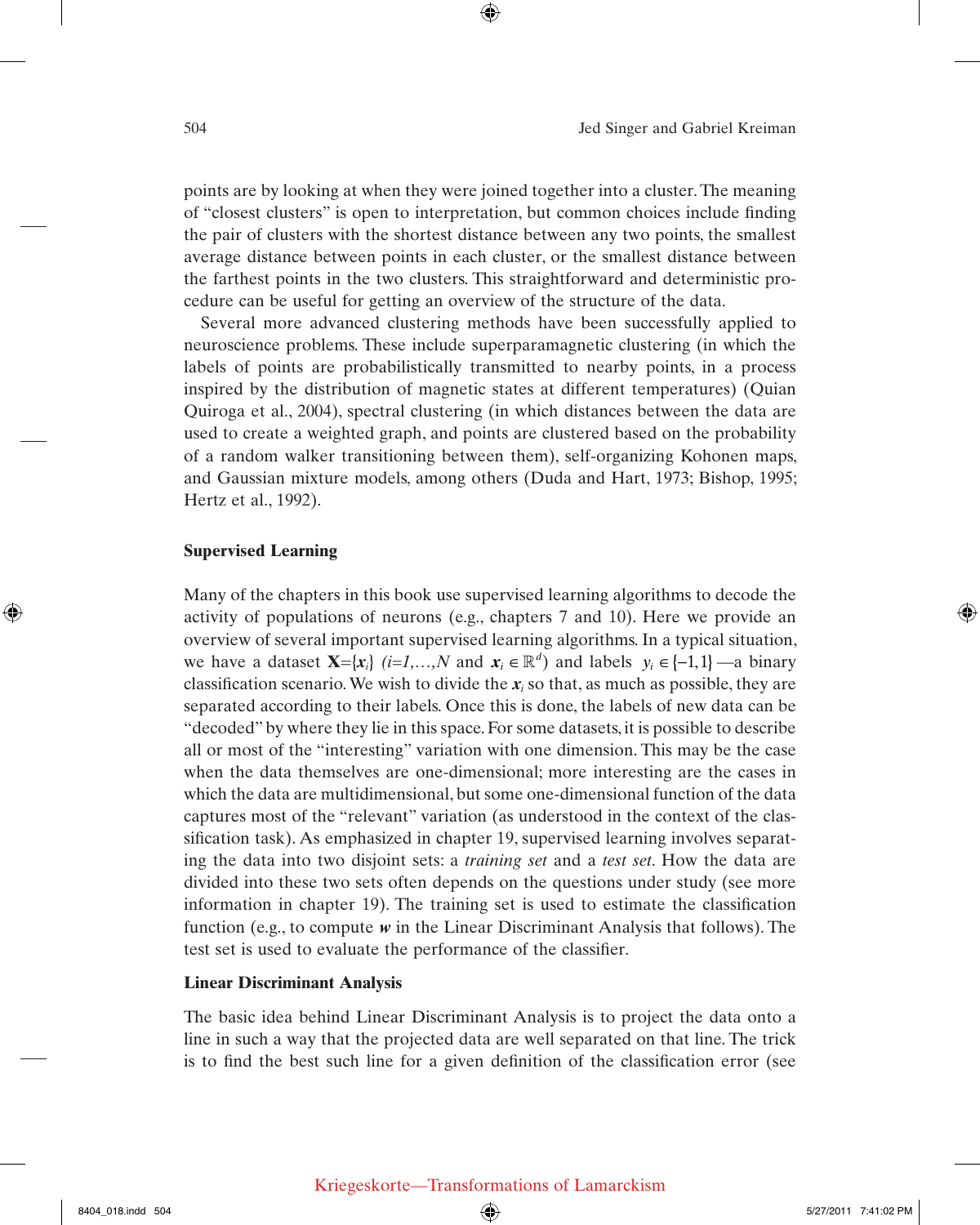figure 18.3). The first property that we would like the chosen line to have is that it does a good job separating the data of the two classes. Separating their means seems like a good place to start. Let  $m_{+1}$  and  $m_{-1}$  be the means of the  $x_i$  for which  $y_i$  is 1 and  $-1$ , respectively. If  $w$  is the vector describing our line, we want to maximize the projected distance between  $m_{+1}$  and  $m_{-1}$ ; that is, find  $\hat{w} = \arg \max w \cdot (m_{+1} - m_{-1})$ 

⊕

where "." indicates the dot product operation. We will also need to find some value *b* that will discriminate between classes (discussed later). We then construct the "discriminant function"  $f(x; w, b) = b + w \cdot x$ . When  $f(x; w, b) > 0$ , we label the point



#### **Figure 18.3**

(A) The two classes of data (circles and stars), when projected onto the axis indicated, are easily separated by a point between the two clusters corresponding to the projections of the two classes. (B) A different projection yields a linearly inseparable mixture of the two classes. (C) 1. For this dataset, the line between the two class means does not yield a separable projection. 2. For the same dataset as in (c1), the axis dictated by Fisher's linear discriminant allows us to easily separate the two projected classes.

*w*

 $\bigoplus$ 

 $\overline{\mathsf{Q}}$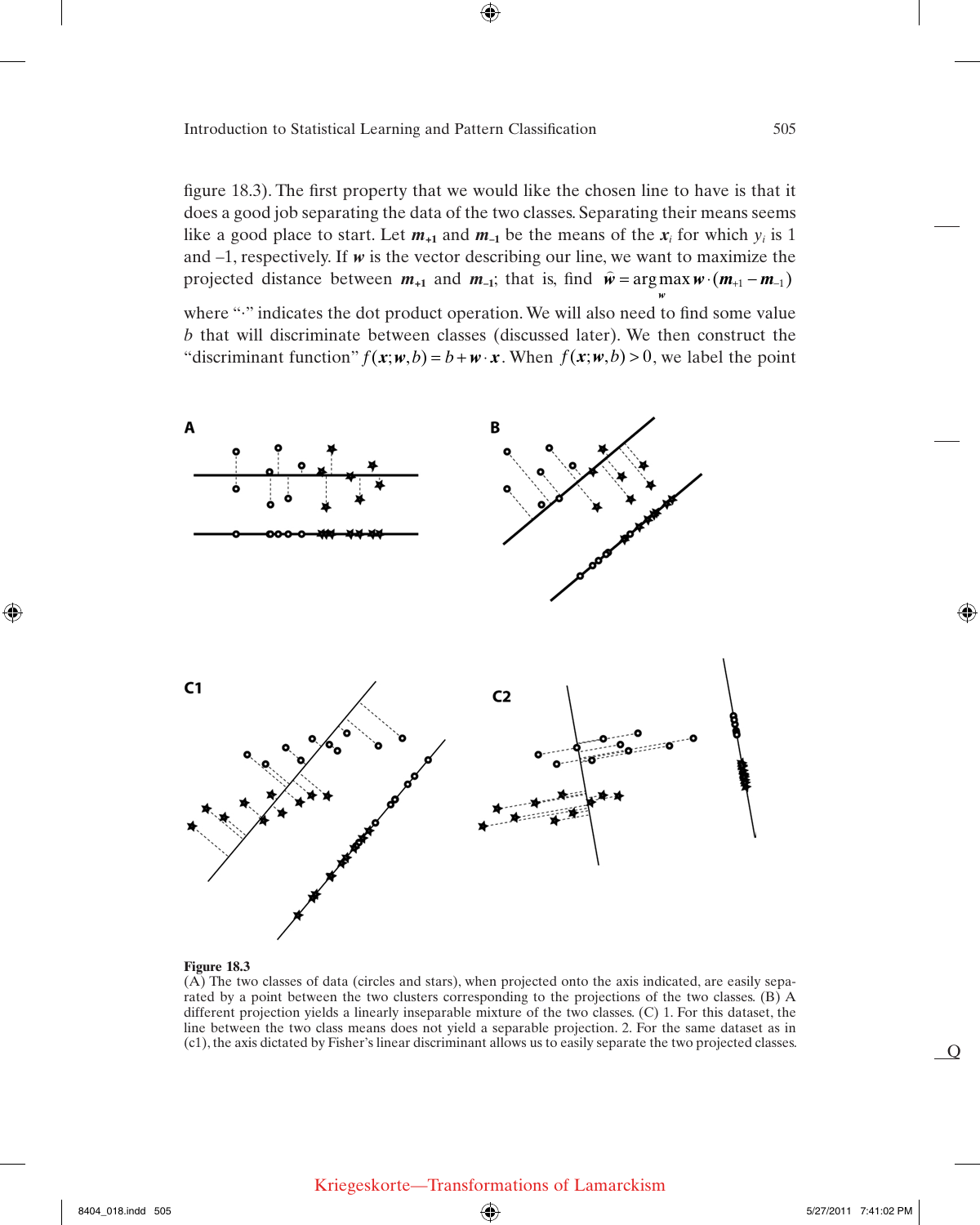as +1, and when less than 0 we label the point as –1. Note that multiplying *w* and *b* by a constant *c>0* does not change the discriminant function in any meaningfully way—  $f(x_i; c w, cb)$  has the same sign for any value of c and any  $x_i$ . Our maximization task is therefore not well defined, as  $w \cdot (m_{+1} - m_{-1})$  can be made arbitrarily large by multiplying *w* by an arbitrarily large scalar. We therefore restrict  $||w||$  to be 1 and find

⊕

 $\hat{\mathbf{w}} = \arg \max \mathbf{w} \cdot (\mathbf{m}_{+1} - \mathbf{m}_{-1}).$ 

,

*w* The solution is

$$
w = \frac{m_{+1} - m_{-1}}{\|m_{+1} - m_{-1}\|}
$$

the magnitude-one vector parallel to the line between the means.

While projecting the two clusters of data onto the line between their means makes intuitive sense, there are cases in which it is not appropriate (see figure 18.3C1). One common refinement of this technique, Fisher's linear discriminant, attempts also to minimize the ratio of the difference in means to the spread within each projected cluster. Not only are we trying to separate the two groups of data, we are trying to describe each group as precisely as possible. Put another way, we are maximizing the ratio of variance between projected groups to variance within projected groups. The numerator in Fisher's criterion is the square of the difference between the projected means. The denominator is the sum of the projected variances for each class. Let  $\Gamma_{+1} = \langle (x_i - m_{+1}).(x_i - m_{+1})^T \rangle_i$  and  $\Gamma_{-1} = \langle (x_i - m_{-1}).(x_i - m_{-1})^T \rangle_i$  be the covariance matrices for the  $+1$  and  $-1$  classes. The Fisher linear discriminant seeks to find the *w* that maximizes the following expression:

$$
\widehat{\mathbf{w}} = \underset{\mathbf{w}}{\arg \max} \frac{(\mathbf{w}^T \cdot (\mathbf{m}_{+1} - \mathbf{m}_{-1}))^2}{\mathbf{w}^T \cdot (\Gamma_{+1} + \Gamma_{-1}) \cdot \mathbf{w}}
$$
(18.3)

subject to  $\|\mathbf{w}\| = 1$ . It can be shown that this expression is minimized when:

$$
(\Gamma_{+1} + \Gamma_{-1}).w = m_{+1} - m_{-1}
$$
 (18.4)

In any linear discrimination problem, once we have decided upon a vector onto which we are projecting the data, we must then decide upon the boundary between classes, which is determined by *b*. We want a *b* that minimizes the classification error; hidden behind this straightforward goal are some considerations. First, how do we measure how bad an error is? Second, do we base the evaluation of classification error upon empirical data or upon inferred or assumed properties of the underlying distributions of the data? Minimizing classification error by minimizing misclassified empirical data is straightforward; optimizing the decision boundary based on probability distributions takes us into the realm of decision theory.

⊕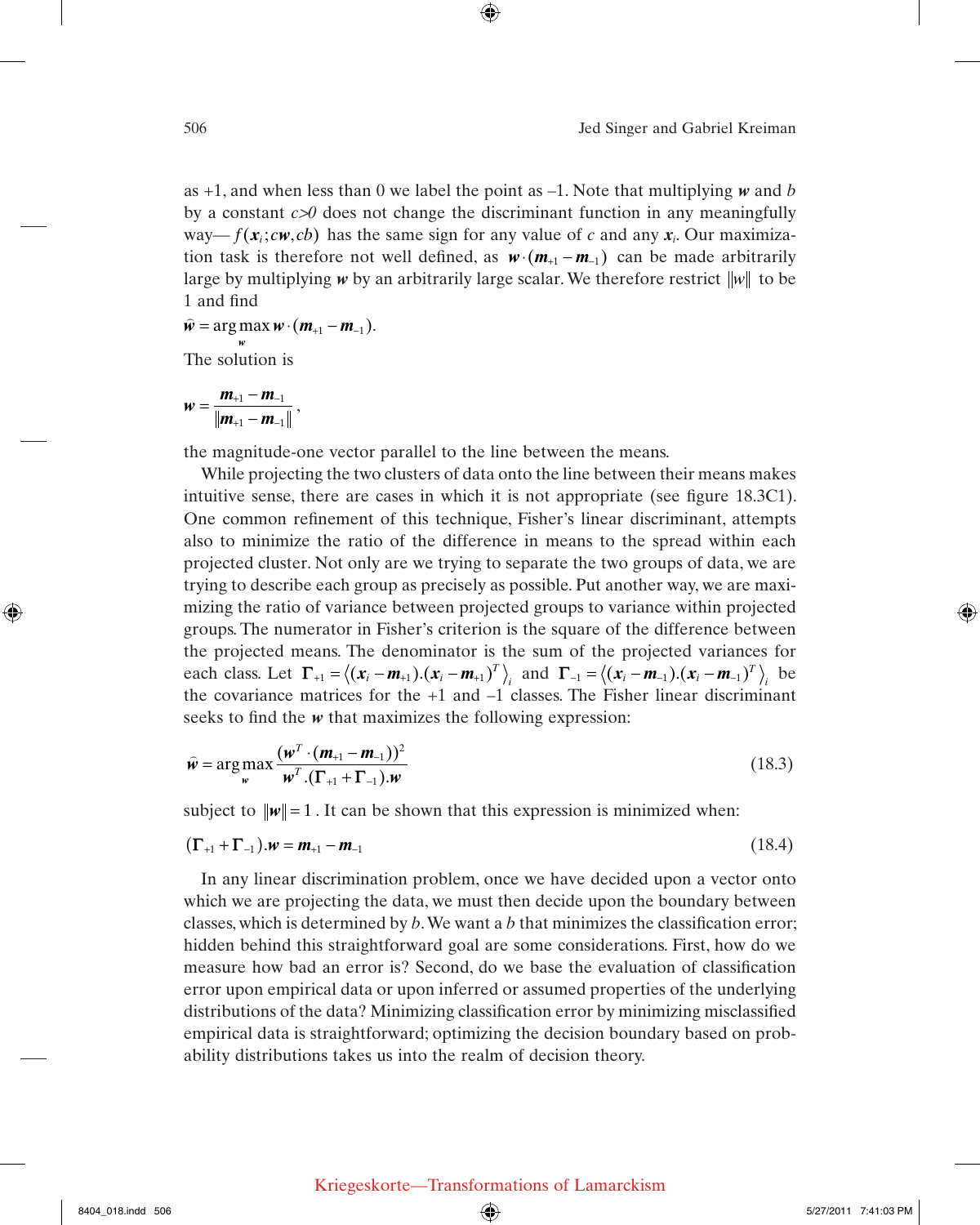## **Neural Networks**

Many classification algorithms, including the Fisher linear discriminant, can be readily interpreted and implemented through a *neural network*. Neural network classifiers are loosely modeled on real neurons. They are composed of interconnected units, each of which has a number of inputs. The strengths of those input connections are interpreted to correspond to synaptic strengths (or weights). The units in a neural network are typically arranged into multiple layers. The first layer is the input layer and the last layer is the output of the network (intermediate layers are often referred to as "hidden layers"). The "activity" of each unit is represented by a scalar value (loosely interpreted to represent the "firing rate" of the unit), denoted by  $a_j^{(l)}$  where (*l*) indicates the layer and *j* indicates the unit number within that layer. We denote the weight between unit *i* in the previous layer  $(l-1)$  and unit *j* in layer *(l)* by  $w_{ji}^{(l-1)}$ . All the units in layer  $(l-1)$  are connected to all the units in layer (*l*); however, some of the weights could take a value of 0. The activation  $a_j^{(l)}$ is computed from its inputs by taking the weighted sum of the inputs and applying an activation function:

⊕

$$
a_j^{(l)} = g\left(\sum_{i=0}^{d(l-1)} w_{ji}^{(l-1)} a_i^{(l-1)}\right)
$$
(18.5)

where typically  $a_0^{(l-1)} = 1$  and  $w_{j0}^{(l-1)}$  is a constant bias term for all the units in layer  $(l)$ ,  $g(l)$  is a nonlinear activation function and  $d(l-1)$  is the number of units in layer  $(l-1)$ . For the input layer  $(l = 0)$ ,  $a_j^{(0)} = x_j$ , where  $x_j$  is the *j*th dimension of the input. The weighted sum of all inputs is reminiscent of what happens in the soma of a neuron as it integrates inputs from its many dendrites. The activation function is often interpreted as the transformation between the weighted summed input to a neuron (loosely thought of as the intracellular voltage at the soma) and its output firing rate. The most common activation functions are sigmoids such as the hyperbolic tangent and the log-sigmoid

$$
g(z) = \frac{1}{1+e^{-z}}.
$$

A schematic of a typical neural network architecture is shown in figure 18.4. The Fisher linear discriminant discussed earlier can be easily mapped to a two-layer network with a linear activation function.

There are two aspects to constructing a neural network to solve a problem. The first is to determine a network architecture (number of layers, number of units in each layer); once this is done, the network must be trained, a process by which the weights of the network are iteratively updated so that the network better accomplishes the training objective. Neural networks generalize to label sets with more than two elements in a more straightforward manner than many other classifiers. Multidimensional binary labels such as  $(1, 0, 1, 1, 0)$  can be represented by training

⊕

 $\overline{O}$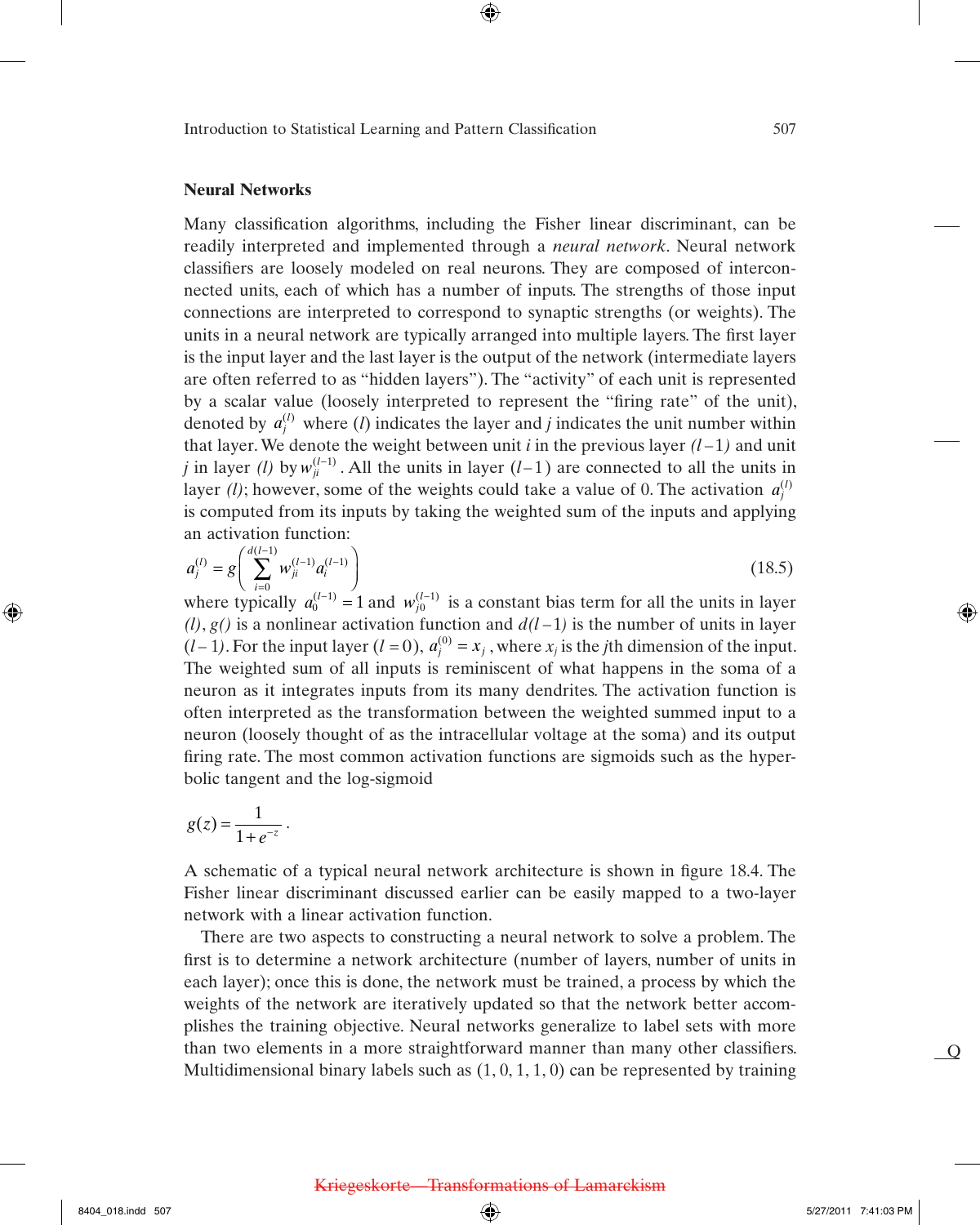508 Jed Singer and Gabriel Kreiman



 $\bigoplus$ 

#### **Figure 18.4**

 $\bigoplus$ 

A small neural network with a four-dimensional input layer, a single two-dimensional hidden layer, and a three-dimensional output layer.

a network with, in this example, five units in the output layer with binary activation functions. Multiclass labels, such as those drawn from {1, 2, 3, 4}, can be represented by a single output neuron with an activation function whose range includes the desired values. It is often more successful, however, to use output coding whereby each possible class is represented by a single output unit whose value is either 0 or 1. It is also possible to use a neural network for regression, with a linear activation function in the last layer.

Deciding on the structure of a neural network has been called a black art. The number of outputs of the network, equivalent to the number of units in the highest layer, is determined as noted by the problem being solved. The number of inputs to the network, and hence the number of inputs to each unit in the first layer, is similarly constrained by the dimensionality of the data (see the preceding discussion and also the one in chapter 19 about feature extraction and dimensionality reduction). The number of "hidden" layers between the input and output is up to the user, as is the number of units in all layers save the highest. A very common architecture, however, involves a relatively large input layer, a single hidden layer with a smaller number of units (though each layer must have enough units to adequately represent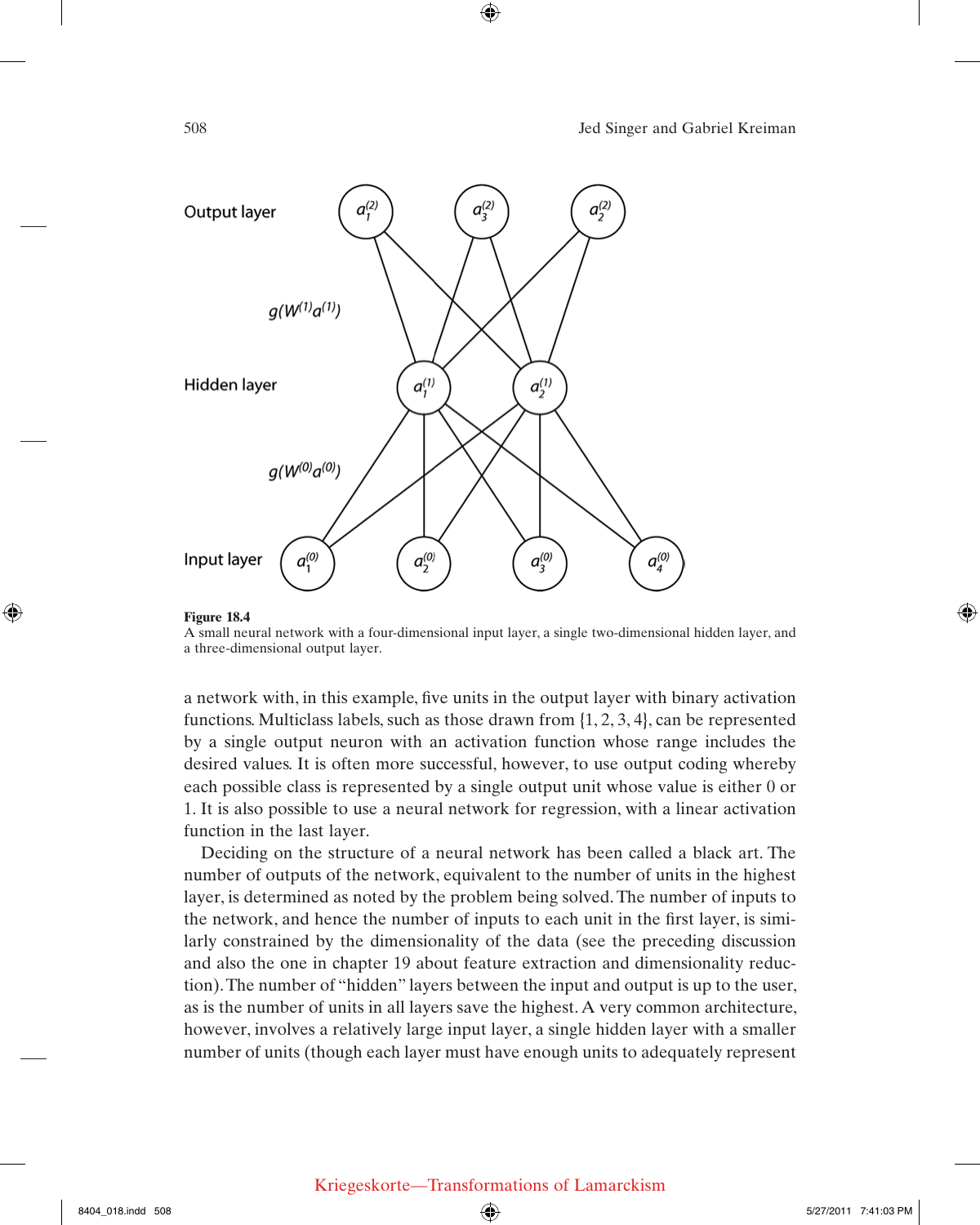the important dimensions of the data), and an output layer whose unit count is determined by the desired form of the output—one, for a binary classification problem.

 $\textcircled{\scriptsize{+}}$ 

The weights of a neural network are updated using algorithms such as backpropagation (Bishop, 1995). In this algorithm, the weights are updated through successive iterations according to the gradient of the empirical risk surface ("gradient descent"). This algorithm is guaranteed to converge to a local minimum of the risk surface. While the backpropagation procedure is guaranteed to converge to a local minimum in the empirical risk surface, it may take a very long time to do so. It is also sometimes the case that the discovered local minimum is significantly worse than the desired global minimum. Several techniques exist to ameliorate both of these challenges. Often, the weight updates are modified by some weighted sum of the recent updates (a momentum term) to speed convergence and help avoid getting stuck in small "pits" in the error surface. The initial state of the weights can exert tremendous influence on the results, so when beginning with random weights it is generally a good idea to train many networks and use the best. Heuristics also exist to set the weights to initial values that are likely to be close to the global minimum of the risk surface (Vapnik, 1995; Bishop, 1995).

## **Support Vector Machines**

Support Vector Machines (SVM) constitute a powerful and often used approach to supervised learning problems (Cristianini and Shawe-Taylor, 2000; Vapnik, 1995). They have proven to be quite effective and robust in a variety of learning problems and are increasingly used in decoding approaches in neuroscience. We focus here on the binary classification problem where we have labeled data examples  $(x_i, y_i)$ ,  $y_i \in \{-1, 1\}$ . SVMs seek to separate the two classes by finding a hyperplane that is as far as possible from the closest data points. SVMs allow for complex nonlinear discriminations to be made in higher dimensional spaces while controlling generalization to avoid overfitting.

This distance from the data to the separating hyperplane is quantified by the "margin" of the hyperplane. The margin is the sum of the distance to the closest point with a label of +1 and the distance to the closest point with a label of –1. In other words, the amount of space around the separating hyperplane, before you start hitting data points. Those points at this minimum distance are the "support vectors," and describe two other parallel marginal hyperplanes bounding the margin. If the data are linearly separable, there is a hyperplane that separates the two classes, described by  $w^T x + b = 0$ , where *w* is a vector normal to the hyperplane and  $-b/\Vert w \Vert$ is the distance to the origin. Note that  $y_i(w^T x_i + b) / ||w||$  is the perpendicular distance from the hyperplane to a correctly classified point  $x_i$  (for incorrectly classified points this value is negative), and if the data are correctly separated by this hyper-

⊕

Q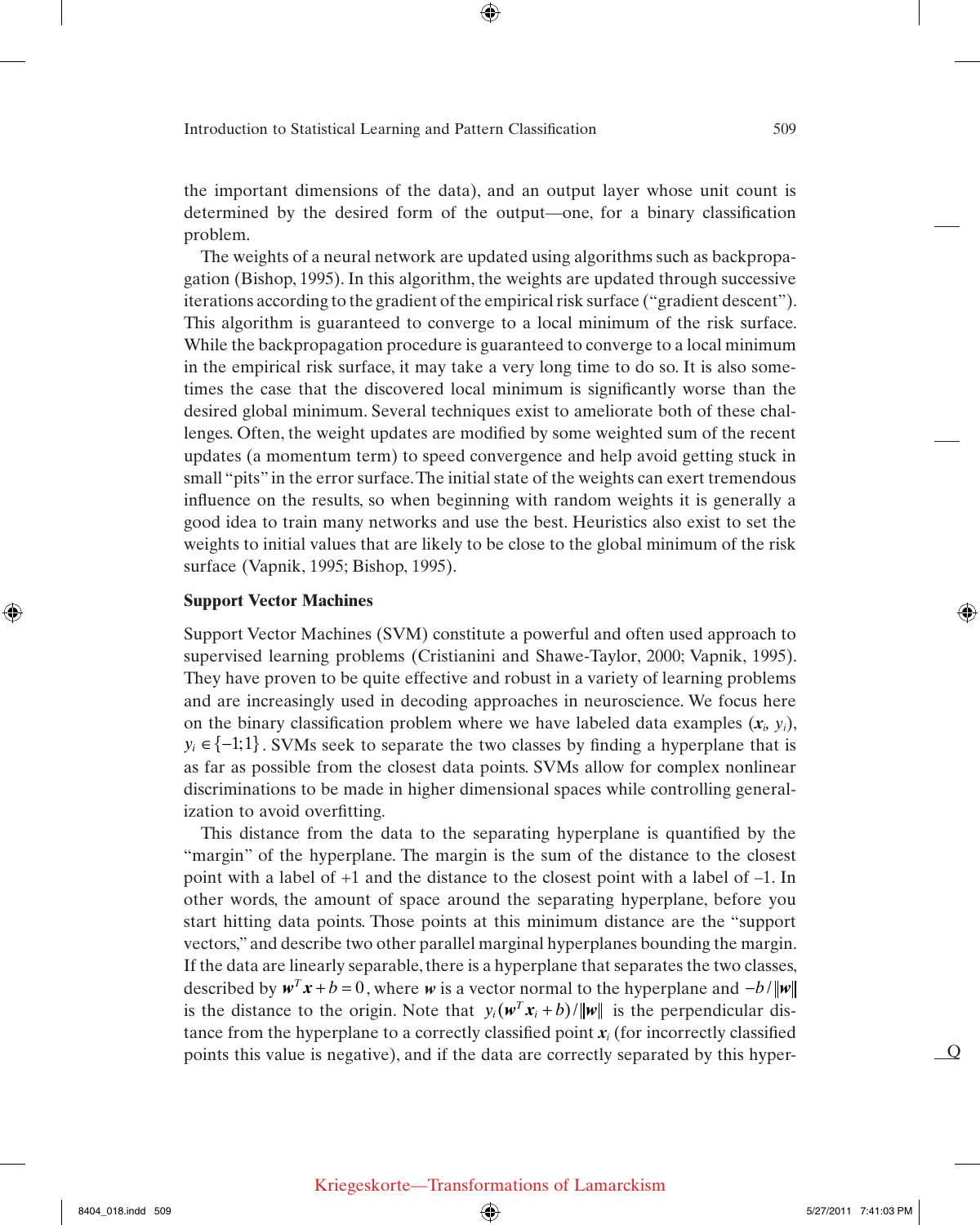510 **Jed Singer and Gabriel Kreiman** 

plane we have that  $y_i(w^T x_i + b) > 0$  for all  $(x_i, y_i)$ . The problem of finding the hyperplane that induces the maximum margin is solved by minimizing  $\|\boldsymbol{w}\|^2$  subject to  $y_i(\mathbf{w}^T \mathbf{x}_i + b) \ge 1$ . This is done by using the technique of Lagrange multipliers to  $y_i(\mathbf{w} \cdot \mathbf{x}_i + v) \ge 1$ . This is done by using the technique of Lagrange multipliers to search for the  $\hat{\mathbf{w}}$  and  $\hat{b}$  that minimize  $\|\mathbf{w}\|^2$ , thereby maximizing the margin. Once this separating hyperplane is found, evaluating the class of a new datum  $\boldsymbol{x}$  is as simple as determining on which side of the hyperplane it lies, as given by the sign of  $b + \hat{\mathbf{w}}^T \mathbf{x}$ . These values are illustrated in the case of a two-dimensional SVM in figure 18.5.

 $\bigoplus$ 

In the real world, and in particular in neuroscience, many datasets are not linearly separable. Fortunately, there are enhancements to the basic maximum-margin hyperplane technique that allow SVMs to function under such conditions. First, one may permit some of the points to be misclassified. Of course, it is better to avoid this if possible, so we discourage it by penalizing it. Each point  $x_i$  is associated with a "slack variable" *ξi*, which measures how far past the marginal hyperplane the point is. When  $\xi$ <sup>*i*</sup> is greater than 0,  $x$ <sup>*i*</sup> is on the wrong side of the marginal hyperplane. When  $\xi$ <sup>*i*</sup> is greater than 1,  $\vec{x}$ <sup>*i*</sup> is misclassified—it is on the wrong side of the separating hyperplane. We incorporate the *ξi* into our previous constraint and solve the problem by minimizing  $\|\boldsymbol{w}\|^2 / 2 + C \sum \xi_i$  subject to  $y_i(\boldsymbol{w}^T \boldsymbol{x}_i + b) + \xi_i \ge 1$  and  $(\xi_i \ge 0)$ . *C* is a regularization constant that regulates how stiff the penalties are for incorrect classification and is typically optimized empirically.

Adding slack variables allows us to classify noisy datasets that, in the absence of noise, would be linearly separable. Some datasets, however, cannot even in principle be separated by a straight hyperplane. For these cases, we can remap the data into a new space (a "feature space") in which they are linearly separable (or close to it—we will keep slack variables so that we do not overfit to noise). We first need some function  $\Phi : \mathbb{R}^d \mapsto H$  that maps our data into the feature space *H*. To be useful, *H* is typically of higher dimension than the original data. To accomplish training of these remapped higher-dimensional values in a computationally tractable way, we take advantage of the fact that the optimization problem solved in training only involves the training data as dot products of pairs of data points,  $x^T$  *i*  $\cdot$   $\boldsymbol{x}_j$ . This means that the training on the remapped data needs expressions form of  $\Phi(\mathbf{x}_i)^T \cdot \Phi(\mathbf{x}_i)$  – once this expression is evaluated, it is one-dimensional. For certain classes of functions (Cristianini and Shawe-Taylor, 2000), there exists another function *K* (the "kernel function") such that  $K(\mathbf{x}_i, \mathbf{x}_i) = \Phi(\mathbf{x}_i)^T \cdot \Phi(\mathbf{x}_i)$ . These kernels measure the similarity between two input vectors. Using this "kernel trick" implies that we do not ever need to compute  $\Phi(x)$ ; all we need is to be able to compute the *NxN* kernel matrix  $K(x_i, x_j)$ . Training a classifier in feature space then depends only on the evaluation of this kernel function. This can cut out a huge number of calculations that would otherwise be very expensive, particularly in the case of an infinite-dimensional feature space. Several kernel functions are commonly used:

⊕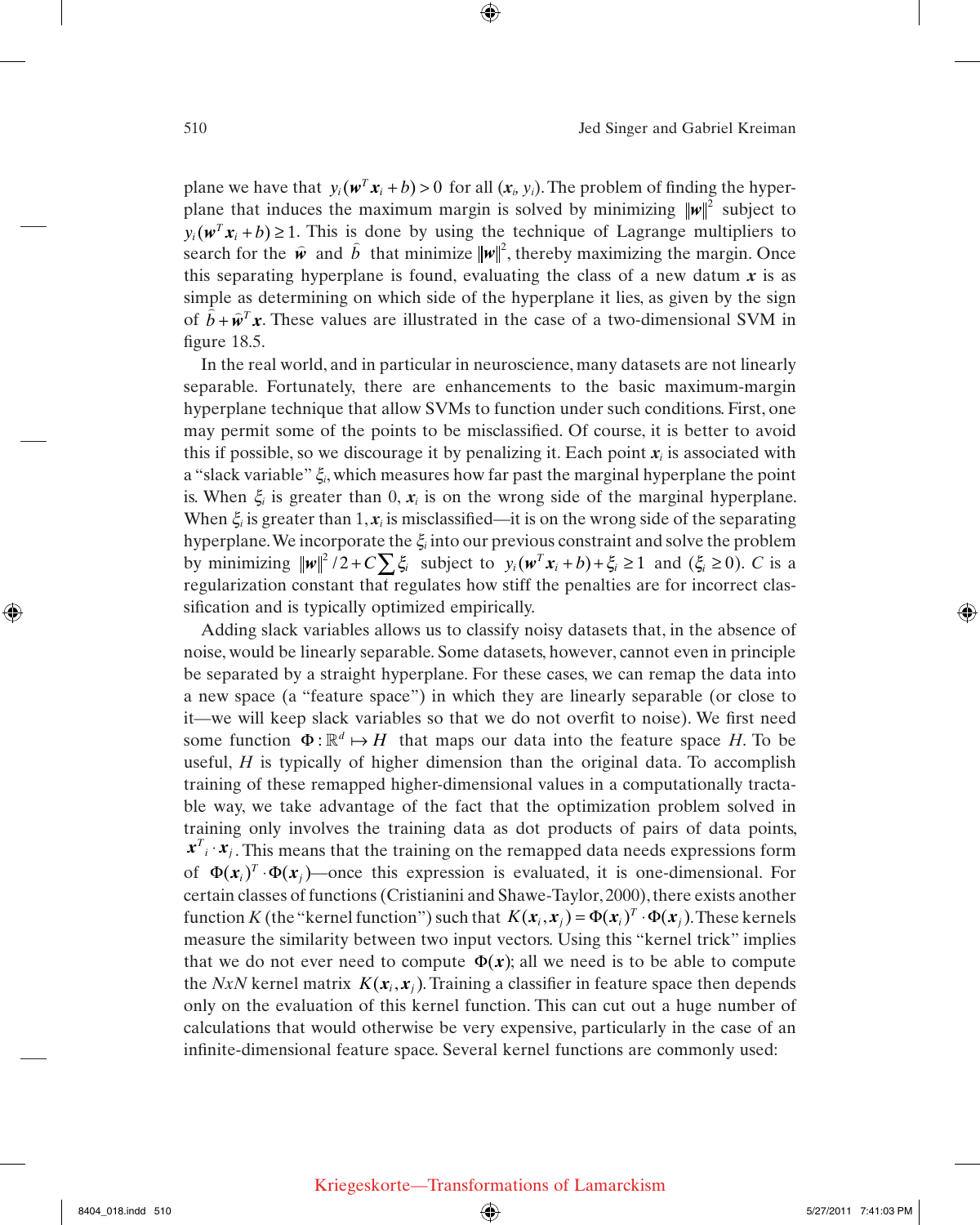$\bigoplus$ 



#### **Figure 18.5**

A support vector machine with a linear kernel to separate the circles from the stars. The separating hyperplane (solid line, with its two marginal hyperplanes indicated by dashed lines) does a good job of separating the two classes of data. Support vectors are shown in solid black and misclassified points are shown in gray.

$$
K(\mathbf{x}_i, \mathbf{x}_j) = \mathbf{x}_i^T \mathbf{x}_j \quad \text{(linear)} \tag{18.6}
$$

$$
K(\mathbf{x}_i, \mathbf{x}_j) = (a\mathbf{x}_i^T \mathbf{x}_j + b)^p \text{ (polynomial)}
$$
\n(18.7)

$$
K(\mathbf{x}_i, \mathbf{x}_j) = e^{-\frac{1}{2} ||\mathbf{x}_i - \mathbf{x}_j||^2 / \sigma^2}
$$
 (Gaussian radial basis function) \t(18.8)

When the degree *p* of a polynomial kernel is 1, it is identical to the linear kernel. As *p* increases, so does the dimensionality of the feature space and the "curviness" achievable by the separating hyperplane. Gaussian radial basis functions project the

 $\bigoplus$ 

 $\overline{\mathbf{Q}}$ 

 $\bigoplus$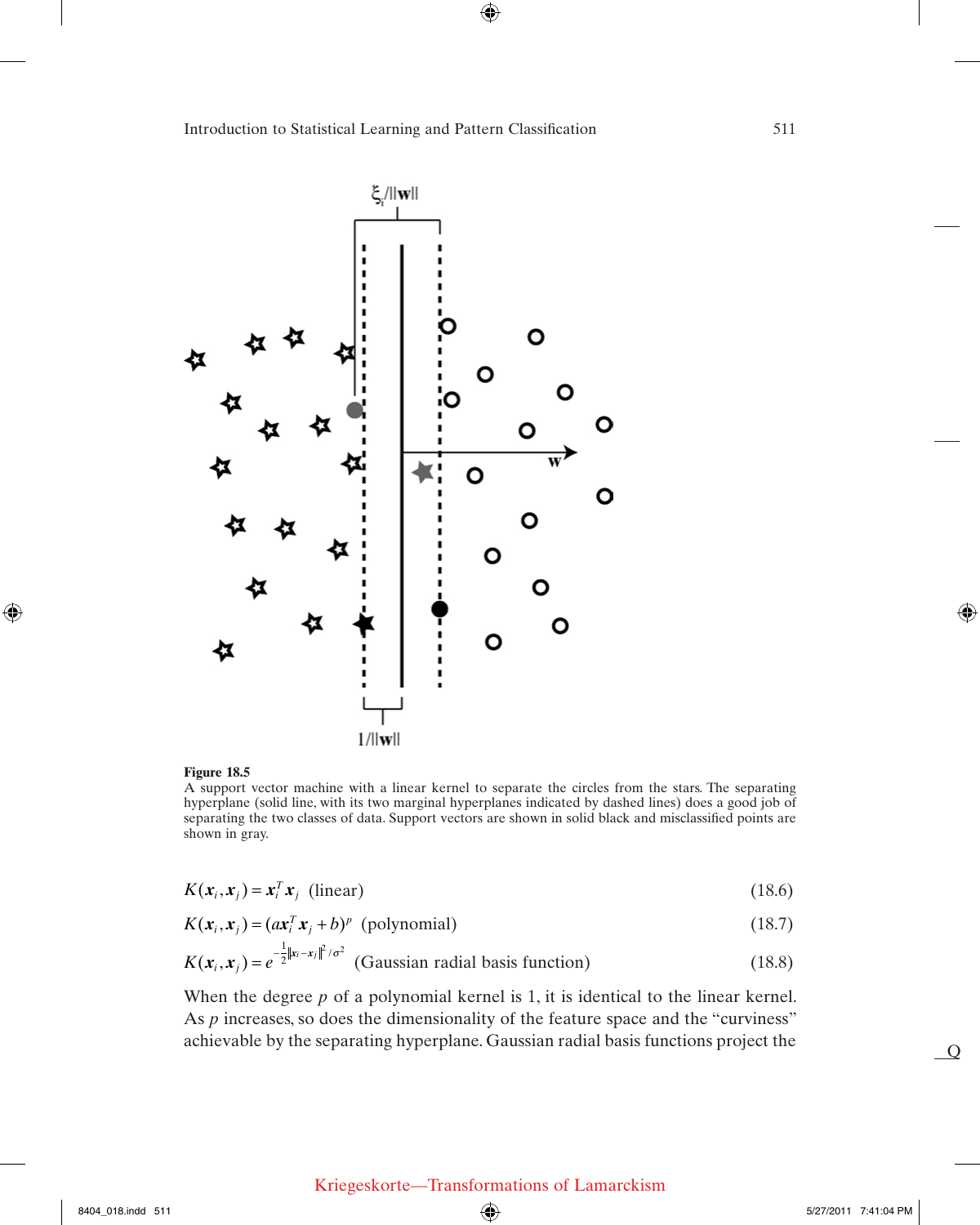input data into an infinite-dimensional feature space; a lower standard deviation  $\sigma$ gives a greater ability to specify convoluted separations between data classes.

⊕

The kernel parameters are often optimized empirically by using a subset of the data (training set) to avoid overfitting. We use the same kernel trick for evaluating new data. Classifying a new data point *x* depends on the dot product  $\hat{\mathbf{w}}^T \mathbf{x}$ , for which we use our kernel function rather than projecting x into feature space. Abstracting away the feature map with a kernel is incredibly powerful; not only does it save us from having to evaluate and optimize high-dimensional functions, but it also allows us to disregard the feature map and consider only the kernel function. When describing SVMs, therefore, people speak in terms of the kernel used rather than the feature map. In fact, while a given feature map dictates a kernel, a given kernel does not specify a particular feature map (or even a particular feature space).

## **Bias versus Variance**

A theme central to all of machine learning is the tradeoff between minimizing bias A theme central to an of machine rearning is the tradeon between minimizing bias<br>and minimizing variance. An estimator  $\hat{\theta}_N$  is a function on size-*N* sets of data that returns an estimate  $\hat{\theta}$  of some property  $\theta$  (such as the mean) of those data. In general, the bias of an estimator is the expected deviation (over all possible datasets) from the true value:

 $bias(\hat{\theta}_N) = E(X \hat{\theta}_N - \theta).$ 

An unbiased estimator, in other words, yields an estimate that on average is equal to the true value. The sample mean, for example, is an unbiased estimator of the actual mean of a distribution.

By using more complex models with more free parameters, it is possible to find lower-bias estimators. Unfortunately, these models require more data to fit properly. For a given dataset size, therefore, the estimator will have a higher variance. Simpler models, on the other hand, can be fit well with fewer points and therefore have a lower variance; the cost is a higher bias. The two are related to each other and to the overall risk as follows:

 $E[(\hat{\theta}_N - \theta)^2] = \text{bias}^2(\hat{\theta}_N) + \text{var}(\hat{\theta}_N).$ 

The bias term is intrinsic to the estimator, and the variance term reflects how sensitive the estimator is to the data. One of the most important tasks in a machinelearning problem is to choose a model of appropriate complexity given the distributions and quantity of data. It is also important, experimentally, to ensure that the quantity of data is sufficient to support classification.

⊕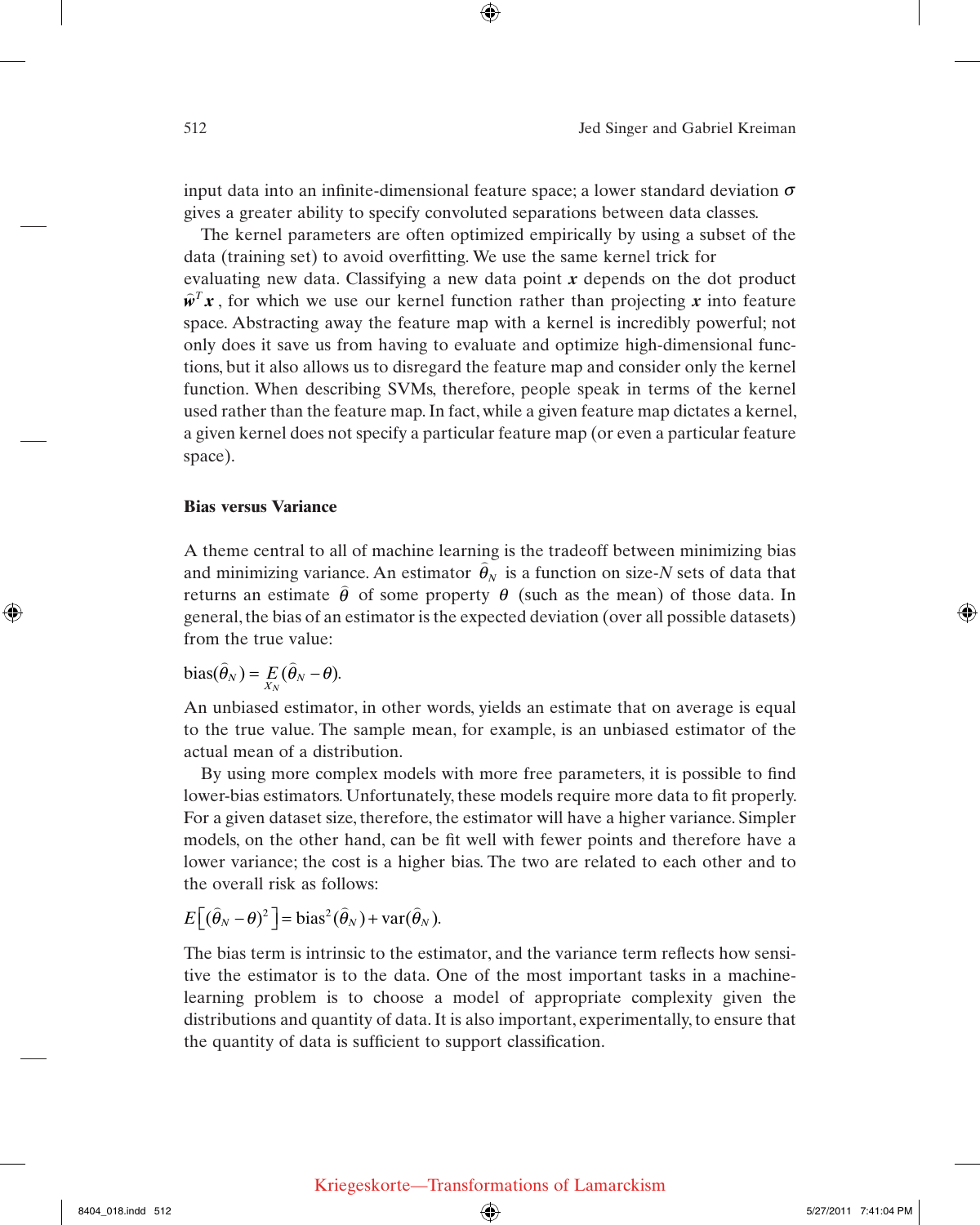To put this issue in more concrete terms, an overly complex classifier will tend to do a very good job of separating a given dataset. It will have a low empirical risk (the manifestation for a classifier of the bias term in the equation relating bias and variance of an estimator). However, it is likely to accomplish this in a manner particular to that dataset, which does not generalize to other datasets. In a word, it overfits; the confidence interval (the manifestation of the variance term for a classifier) describing how close we are likely to be to the true class boundary is large. An overly simple classifier, on the other hand, will fail to accommodate real nuances in the dataset and will therefore also perform in a suboptimal manner. Figure 18.6 illustrates classifier boundaries that are too simple and too complex for the data.

 $\textcircled{\scriptsize{+}}$ 

In the best case, we would like to find a classifier that minimizes the overall risk. Neural networks and SVMs take complementary approaches to this problem. For a given neural network architecture, the confidence interval is fixed—the potential sensitivity to different data is intrinsic to the network architecture. The weights of the network are then tuned so as to minimize the empirical risk. SVMs instead aim to maximize the generalization power to new data by maximizing the margin (see above). It is not generally possible to know in advance the optimal complexity of classifier to use. Often, one must try many different choices of parameters (neural network architectures or kernel function parameters) in a search for the values that optimize the performance (using the training data). Testing classifier performance on the same dataset used to train it will reward very complex models that individually describe each data point but are unable to generalize to new data. Instead, classifiers are usually tested using some variant of a leave-*n*-out strategy (see chapter 19 for further discussion of cross-validation). The data are partitioned, some data are used for training, and the classifier's performance is then evaluated on the rest. This process is repeated for many different partitions of the data to get a good idea of the overall performance of the classifier.

#### **Generalization Theory**

It is possible to describe the capabilities of a classifier with greater rigor, and even get numerical bounds on the error as a function of the number of data points. The basic idea is that of "probably approximately correct" (PAC) learning. We want to know that there is only a small chance  $\delta$  that a classifier generated with a given technique on a dataset of size *N* has error greater than some bound *ε*.

We can view a classification technique, with its corresponding parameters, as a set *H* of hypotheses *h*, functions that map from the space the data occupy to the space of classes (say,  $\{-1, +1\}$ ). The goal of classifier training is to pick an appropriate *h*; here, however, we are concerned with picking an appropriate *H*, that is choosing the form that the classifier will take (whether this be the structure of a neural

⊕

 $\overline{\mathsf{Q}}$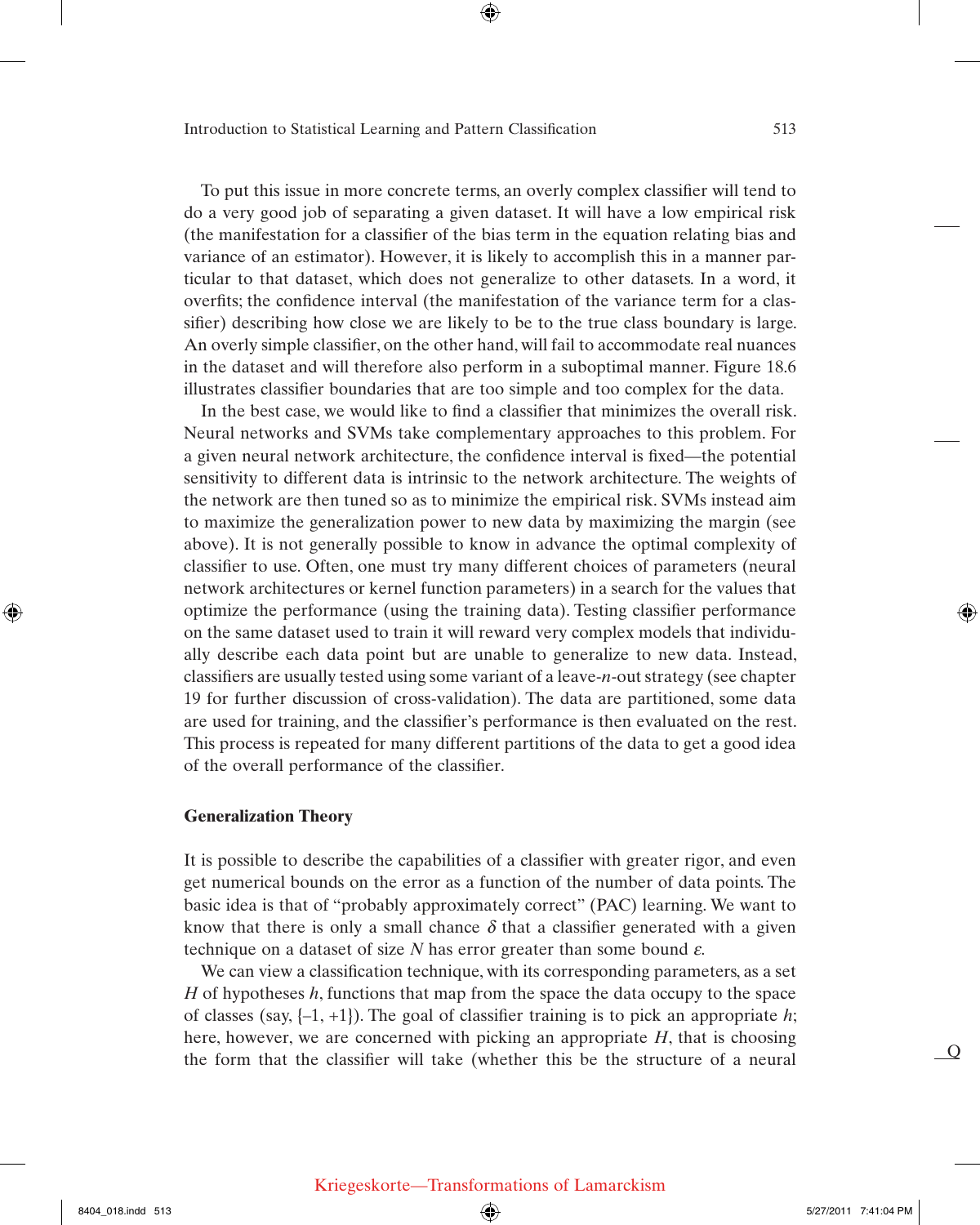

⊕



(A) A classification bound with low empirical risk but large confidence interval; this bound likely suffers from overfitting. (B) A classification bound with high empirical risk but low confidence interval; this bound fails to accommodate the details of the boundary between the two classes. (C) An intermediate classification bound that does a good job of separating the actual data without being ruled by details that are likely particular to this sample.

network, the standard deviation of the radial basis functions in an SVM, or any other such question). We will describe the capacity, the ability to fit complex data, of a class *H* with a value known as the VC dimension of the class (named for Vapnik and Chervonenkis).

A hypothesis class *H* is said to shatter a set of points  $\{x_1, \ldots, x_N\}$  if it is possible to achieve any of the  $2^N$  possible classifications (that is, vectors of length N whose elements are either +1 or –1) using only hypotheses within *H*. Some hypothesis classes are rich enough that they can shatter sets of points of any size; these are said to have infinite VC dimension. For others, there is some largest set size *d* that can be shattered by *H*. The VC dimension is this largest set size *d*, a measure of how complex a set of data one can represent with *H*. Furthermore, a fundamental theorem in learning theory, due to Vapnik and Chervonenkis, states the following:

Assume *H* has VC dimension *d*, and the number of data *N* in a sample is greater than *d*. Then for any hypothesis *h* in *H*, if *h* classifies that sample of size *N* correctly then there is probability  $1-\delta$  that the expected error over all samples is no more than  $\varepsilon = \frac{2}{N} (d \ln \frac{2eN}{d} + \ln \frac{2}{\delta})$  as long as  $N > 2/\varepsilon$ . In other words, given that we know something about the richness of the classifier that we are using, we know that if it classifies a large enough dataset it is probably approximately correct with respect to the underlying distribution from which the data were generated. We can even have numerical values for "large enough," "probably," and "approximately." Further refinements give similar results in the case where *h* classifies the data mostly correctly. This concept of VC dimension also explains why SVMs are able to achieve good generalization performance rather than overfitting, despite working with data projected into a feature space that is often of very high dimension (or even infinite dimension). For example, a radial basis function SVM works with an

⊕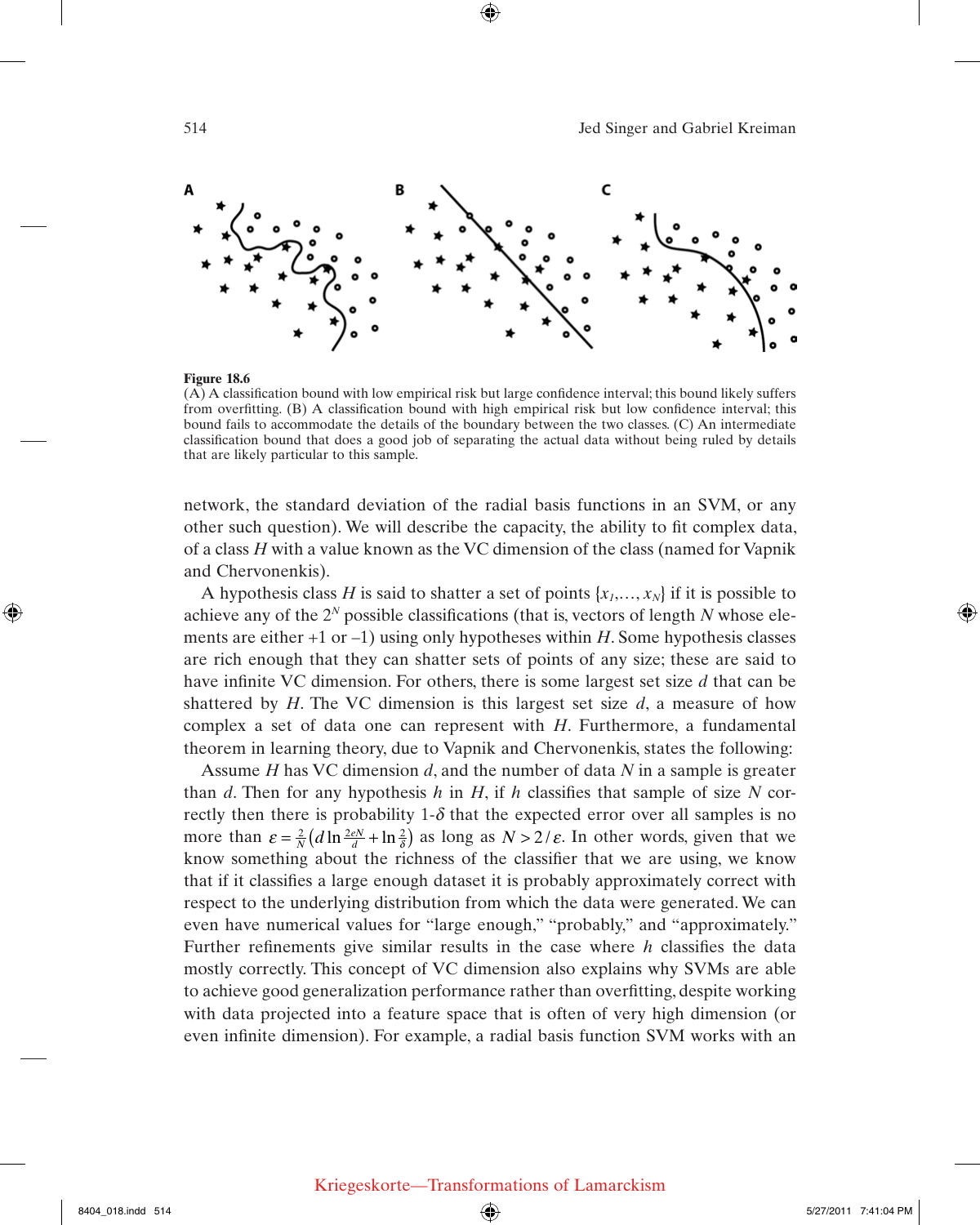$\bigoplus$ 

#### **Implications for Neuroscience**

Neuroscience data can be noisy, complex, and difficult to understand. Compounding this by recording many channels at once can make analysis seem a daunting task. The advances in computational statistics that have been made in the last half-century allow us extract patterns from complex multidimensional datasets. The experiments described in the main chapters of this book have often made use of these techniques. Between their examples and the details provided in these appendices, we hope that the interested reader can see ways to extend analysis of his or her own data.

Supervised learning techniques such as SVMs can help quantify the amount of information about visual stimuli that are conveyed by a neuronal population. This does not imply that the brain uses the same SVM algorithms for learning the corresponding hyperplanes. Regardless of the mechanisms that cortex might use to learn the set of weights *w*, once learnt, many of the classification boundaries can be described by relatively simple expressions (e.g. a linear dot product followed by a nonlinearity) that could be implemented by biological hardware.

## **Some Links**

⊕

We provide a non-exhaustive list of links that may help the user interested in implementing and/or using some of the ideas in this chapter. For an expanded and updated list of links, see also http://klab.tch.harvard.edu/multivariate.html.

| 1. | http://www.nr.com/                                       | Numerical Recipes (The Art of<br>Scientific Computing)                                          |
|----|----------------------------------------------------------|-------------------------------------------------------------------------------------------------|
| 2. | http://cbcl.mit.edu/software-datasets/<br>index.html     | Center for Biological and<br>Computational Learning at MIT                                      |
| 3. | http://www.support-vector-<br>machines.org/              | Literature and links to SVM<br>software                                                         |
| 4. | http://www.mathworks.com/<br>matlabcentral/fileexchange/ | MATLAB File Exchange. Beware,<br>there is good stuff and bad stuff.                             |
| 5. | http://sccn.ucsd.edu/eeglab/                             | EEGLAB: a MATLAB toolbox for<br>performing ICA and many other<br>analyses on multichannel data. |
| 6. | http://www.cpu.bcm.edu/<br>laconte/3dsvm.html            | AFNI 3dsvm plug-in                                                                              |

 $\overline{Q}$